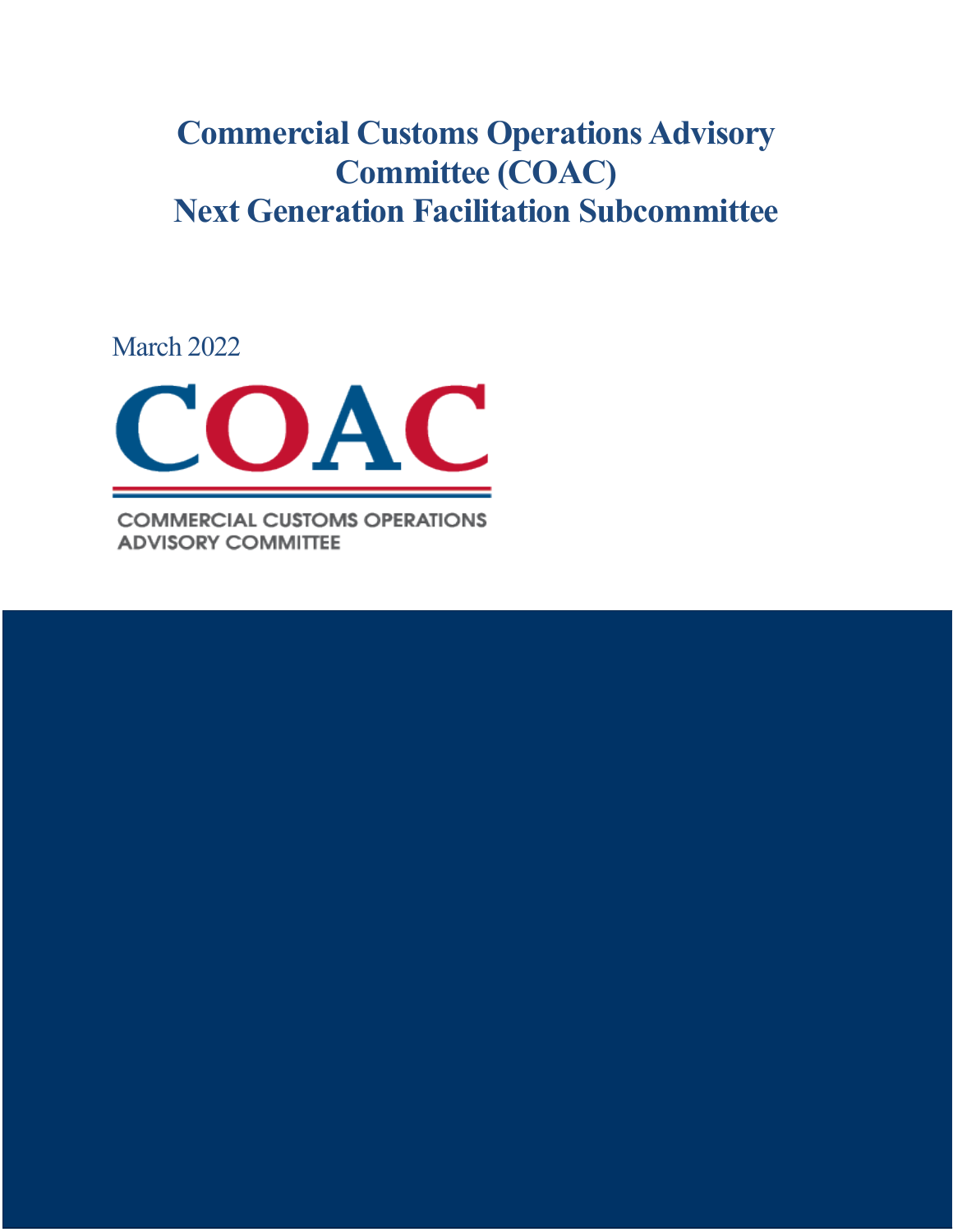## **Commercial Customs Operations Advisory Committee (COAC) March 2022**

# **Report of the Work of the COAC Subcommittee on Next Generation Facilitation**

## **Co-Chairs**

Barry Baxter – Walmart Tom Gould – Flexport Jody Swentik – Spectrum Brands, Inc

## **Next Generation Facilitation Subcommittee Members:**

Brian Barber, Angela Cook, Dave Corn, John Drake, Chris Everley, JD Gonzales, Mary Hodges, Kerry Novak, Julie Pojar, Cynthia Roller, Craig Seelig, Stephen Simmons, Travis Skinner, Michael Slonim, John Van Wallaghen, Brian White, Kathy Wilkins, Matt Zehner

## **Background**

The following working groups make up the Next Generation Facilitation Subcommittee:

- 1) 21CFF Task Force
- 2) ACE 2.0 co-chaired by Tom Gould, Jody Swentik
- 3) One US Government co-chaired by JD Gonzalez, Craig Seelig
- 4) E-Commerce Co-chaired by Amy Smith, Craig Seelig
- 5) Emerging Technologies –temporarily inactive

All subcommittee objectives and scope are consistent with the official charter of COAC.

## **Summary of Work**

The Next Generation Facilitation Subcommittee has the responsibility of looking at opportunities to enhance the trade and government processes, policies, and programs, enabling the trade and CBP to be better positioned for the future. The subcommittee currently consists of four active and one temporarily inactive working group. The subcommittee will leverage its four active working groups and trade stakeholders to provide feedback on the various challenges facing CBP and the trade and collaborate to help CBP achieve its dual goal of trade facilitation and enforcement.

Since the last COAC public meeting in June 2021, the RIEP Working Group issued an information white paper which the new  $16<sup>th</sup>$  Term Next Generation subcommittee will review the proposed next steps and proceed accordingly.

No recommendations will be presented at the public meeting in March 2022.

## **21st Century Customs Framework**

The 21st Century Customs Framework (21CCF) Task Force provides an opportunity for representatives from trade, industry, CBP and PGA's to share inputs and perspectives on the 21CCF draft legislative concept. The task force has completed a series of five joint interactive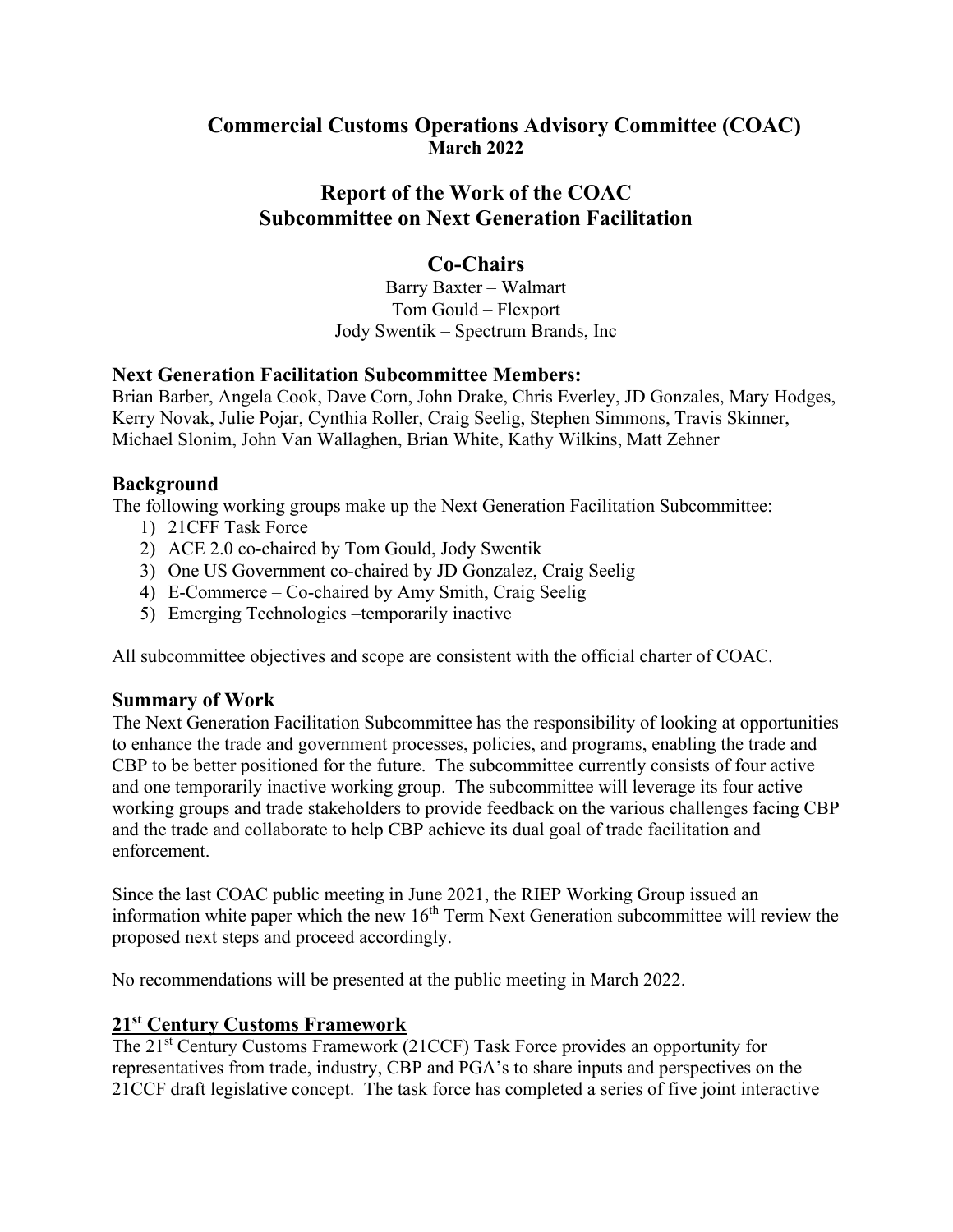deep-dive sessions reviewing proposed regulation changes and facilitation and benefits. In addition, a two-day trade only session is planned for the end of March at the time of this document. The intent of the trade only session is to gain alignment on ideas and recommendations to be put forward.

## **ACE 2.0:**

ACE 2.0 Working Group (formerly the Unified Entry Processes and then Re-Imagined Entry Process (RIEP) Working Group) advises CBP with insight on how ACE 2.0 facilitates the entry process by identifying gaps covering entry, manifest, post entry, audit and expot by ensuring collection of the best and most reliable date; enabling risk management and cargo decisions further in advance of cargo arrival; harmonizing procedures to enhance predictability and reduce friction for trade and government stakeholders; and utilizing the full potential of automation to scale critical operations. The objectives of the working group is to recommend an operational framework for an improved ACE 2.0 Customs process; Move data collections further in advance of cargo arrival and/or departure; and identify areas in the Customs process that will be benefit from automations and modernization. The working group leadership had an initial call in February and a full working group kickoff call is scheduled in late March 2022.

### **One US Government (1USG) at the Border:**

The 1USG (one United States government) working group was established to collaborate with CBP on significant initiatives between CBP, its Partner Government Agencies, and the industry stakeholders. Since the last COAC public meeting held in June 2021, the 1USG working group has held two (2) working group webinars which focused on the introduction of the WG leads and statement of work as well as introduce several PGA guest speakers, who provided updates on the BIEC initiatives, Entry Type 86 developments, GBI pilot programs and presentations from APHIS organic and ePhyto programs. The 1USG WG will be advancing on progress provided by the 15<sup>th</sup> Term COAC as well as providing a structure for continued interagency engagement with the trade community, CBP, and the PGAs. The 1USG WG will discuss effective and technical developments to include CBP's Trade Strategy into the 21st Century Customs Framework (21CCF) where they impact more than a single U.S. government agency and/or international government entities.

## **E-Commerce:**

With the sustained growth in e-commerce, CBP continues to pursue ways to manage risk in the small package environment. The unprecedented increase in import volumes of these low-value shipments requires evolving solutions to interdict illicit and dangerous products entering the United States, including narcotics, unregulated prescription drugs, brand counterfeits, and unsafe food and beauty products. On August 30, 2021, CBP extended the Section 321 Data Pilot through August 2023. The focus of this term will be on the data set, along with exploring the other CBP programs for the e-commerce space. One particular data element to be thoroughly discussed will be the HTS code on Section 321 filings. The committee will discuss if alternatives to the HTS code for Section 321 shipments could be used if proper safeguards are in place. We will need the help of the 1USG working group to get some of the PGAs involved in the discussions. In addition, the task force is looking at a technology piece to provide a pathway to multiple parties filing under one shipment ID.